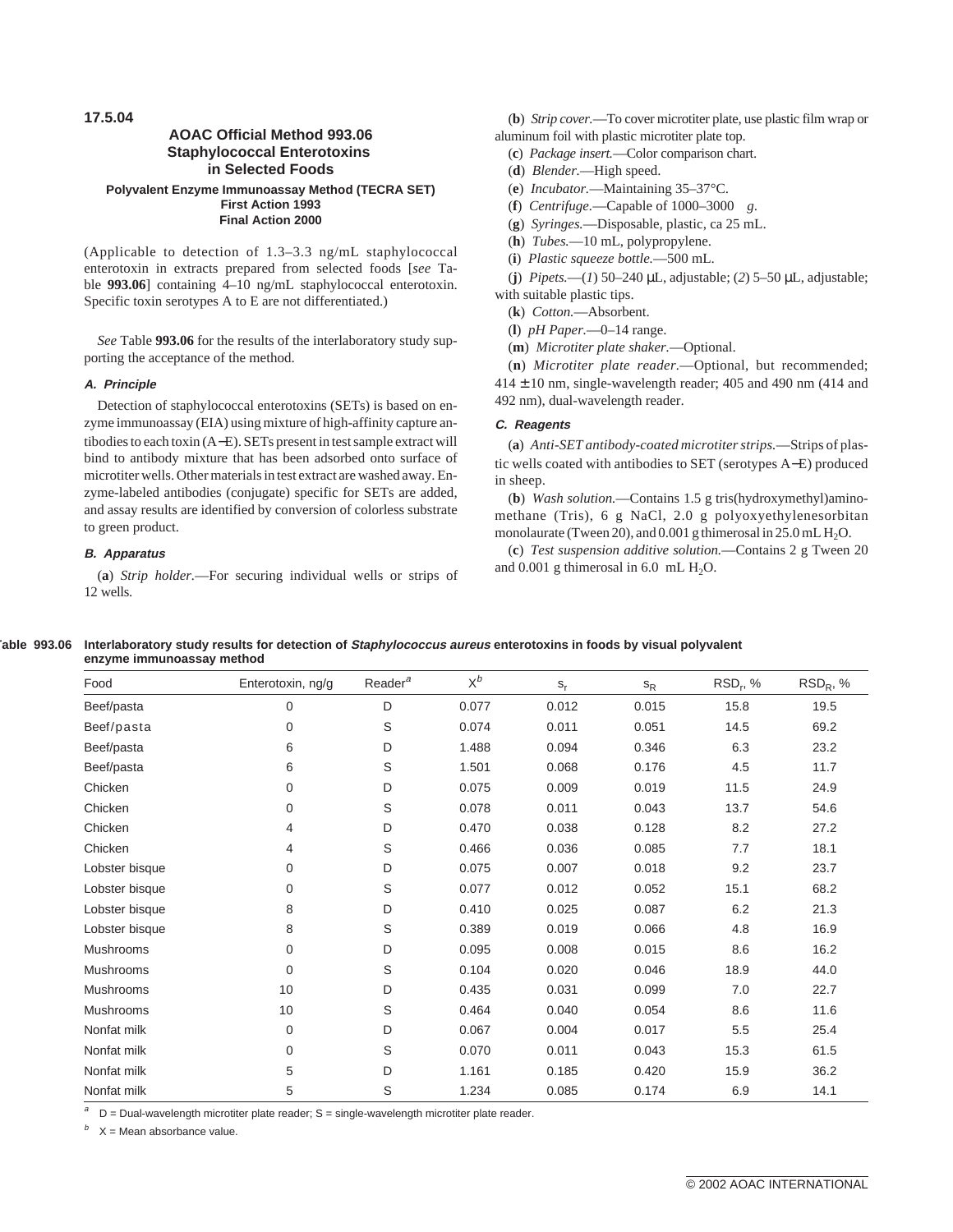(**d**) *Positive control solution.*—Prepare by diluting 25 µL positive control concentrate (containing SET serotype B, 0.1 g  $\text{Na}_2\text{B}_4\text{O}_7$ , 0.1 g NaCl, and 0.001 g thimerosal in 4.0 mL  $H_2O$ ) in 2.5 mL wash solution, (**b**).

(**e**) *Negative control solution.*—Contains 0.0072 g Tris, 0.1 g NaCl,  $0.001$  g thimerosal, and  $0.01$  g Tween 20 in 6.0 mL H<sub>2</sub>O.

(**f**) *Conjugate diluent.*—Contains 0.2 g Na2B4O7, 0.1 g NaCl, 0.1 g gelatin, and 0.001 g thimerosal in 13.5 mL  $H_2O$ .

(**g**) *Conjugate.*—Vial contains lyophilized anti-SET (A–E) antibodies conjugated to horseradish peroxidase, 0.003 g  $Na_2B_4O_7$ , 0.002 g CaCl<sub>2</sub>, and 0.0001 g thimerosal. Before use, reconstitute vial in 13 mL (vial) conjugate diluent, (**f**).

(**h**) *Substrate diluent.*—26.0 mL contains 0.2 g acetic acid and 0.01 g  $H_2O_2$  in 26 mL  $H_2O$ .

(**i**) *Substrate.*—Vial of lyophilized preparation contains 0.01 g 2,2′-azino-di(3-ethylbenzthiazoline sulfonate), 0.01 g EDTA, and 0.1 g NaH<sub>2</sub>PO<sub>4</sub>. Before use, reconstitute vial in 26 mL (vial) substrate diluent, (**h**).

(**j**) *Stop solution.*—6.0 mL contains 0.15 g NaF in 6.0 mL  $H_2O$ . ( **k** ) *Tris buffer.*—0.25M, pH 8. Add 30.28 g tris(hydroxymethyl)-

aminomethane to 700 mL  $H_2O$ . Stir on magnetic stirrer to dissolve. Adjust solution to pH 8.0 by adding HCl. Dilute to 1 L with  $H_2O$  and mix.

(**l**) *Sodium hydroxide solution.*—1M NaOH.

(**m**) *Hydrochloric acid solution.*—Dilute HCl solution, ca 0.1M. (**n**) *Sodium hypochlorite solution.*—2%.

Items  $B(c)$  and  $C(a)$ –(**j**) are available as TECRA SET kit (TECRA International Pty. Ltd., PO Box 788, Willoughby, NSW, Australia, or International BioProducts, Inc., PO Box 0746, Bothell, WA 98041, USA).

#### **D. General Instructions**

It is not necessary to perform immunoassay under sterile conditions.

Do not mix components from different kit lots or use materials after expiration date. Bring reagents and test samples to room temperature (20–25°C) before testing begins. Store reagents at 2–8°C before and after use. Store wells not needed in reusable foil pouch with silica gel bag at 2–8°C. Before testing begins, ensure that all wells are securely in holder. Take care not to dislodge strips during testing. Well holders may be reused. *Do not reuse microtiter well*s.

To avoid chemical contamination, do not touch top or edge of wells with fingers or pipet tips. Use new pipet tip for each test suspension. Do not cross-contaminate wells. If plastic troughs are used to dispense conjugate and substrate, keep them separate. After use, rinse troughs thoroughly with water and dry; incomplete washing will adversely affect test outcome.

Mix all reagents and test suspensions well before use.

### **E. Preparation of Test Suspensions**

Prepare test suspensions following (*1*) and (*2*), except for milk, omit (*1*).

(*1*) Add 50 mL 0.25M Tris buffer, pH 8.0, **C**(**k**), to each 25 g test portion. Blend 3 min at high speed. Transfer slurry to centrifuge bottle and centrifuge 10 min  $\geq 3000$  *g*.

(*2*) Prepare 25 mL disposable plastic syringe by inserting cotton plug ca 0.5 cm thick. Pump ca 5 mL water through plug to ensure plug is tightly packed. Remove plunger and pour in test suspension extract supernate. Insert plunger and carefully pump extract through, collecting in polypropylene tube. Check pH with pH paper and adjust, if necessary, to pH 7.0–8.0 with dilute NaOH or HCl.

Add 50 µL test suspension additive, **C**(**c**), to test sample and mix thoroughly. Use 200 µL filtered test sample for EIA analysis, **F**.

For raw or fermented food or for processed food with obvious can defects that might result in growth of organisms that produce peroxidase, check test suspension extract for presence of peroxidase which could interfere with proper interpretation of test results. To determine peroxidase presence, add 50 µL test suspension extract to 50 µL substrate, **C**(**i**), in empty microtiter well (no antibody to SET) and let stand 10 min. If test remains colorless (or original color), no peroxidase is present. If color changes to blue (or bluish-green), test extract contains intrinsic peroxidase which must be inactivated before EIA analysis. To inactivate intrinsic peroxidase, add 1 mL 30% (w/v) sodium azide solution to 4 mL test sample (final sodium azide concentration, 6%). Mix and let stand 1–2 min at room temperature. Retest test for peroxidase presence, as above. If reaction is colorless (or original color), proceed with EIA analysis.

## **F. EIA Determination**

Secure desired number of anti-SET-coated wells in holder, allowing 1 well for each extract, 1 well for negative control, and 1 well for positive control. Fill each well with wash solution; let stand 10 min at room temperature (20–25°C). Empty wells by quickly inverting holder; remove any residual liquid by firmly striking holder facedown on paper towel several times.

Transfer 200 µL of test extracts and controls into separate wells and record position of each. Cover wells with plastic wrap or aluminum foil with plate top to prevent evaporation. Incubate wells 2 h at 35–37°C.

Wash wells using squeeze bottle with wash solution as follows: (*1*) ensure that wells are pressed firmly into holder; (*2*) quickly invert holder, emptying contents into trough containing 2% sodium hypochlorite; (*3*) remove any residual liquid by firmly striking holder facedown on paper towel several times; and (*4*) completely fill each well with wash solution from squeeze bottle, washing wells thoroughly (wash solution running into other wells during this procedure does not cause cross-contamination). Repeat steps (*1*)–(*4*)3 , and empty wells as in steps (*2*) and (*3*).

Add 200 µL reconstituted conjugate, **C**(**g**), to each well. Cover wells and incubate 1 h at room temperature.

Empty wells and wash thoroughly 5 using steps (*1*) and (*2*). Empty wells and remove residual liquid as in steps (*2*) and (*3*).

Add 200 µL reconstituted substrate, **C**(**i**), to each well. Incubate 30 min at room temperature. Tap sides of plate gently to disperse color throughout wells (color development concentrates around well edge). Place wells on white background. Observe positive control well by looking directly down into well. Compare color in positive control well with color comparison chart. Continue incubating until positive control well reaches color ca equivalent to panel 4 on color comparison chart, reading against white background. Typical incubation time is 30–45 min.

Add 20 µL stop solution, **C**(**j**), to each well. Gently tap sides of plate to mix contents. Determine assay results visually or using microtiter plate reader.

### **G. Interpretation of Results**

(**a**) *Visual interpretation using color comparison chart.*—Place wells on white background. Compare color of individual test wells with color comparison chart by looking directly down into well.